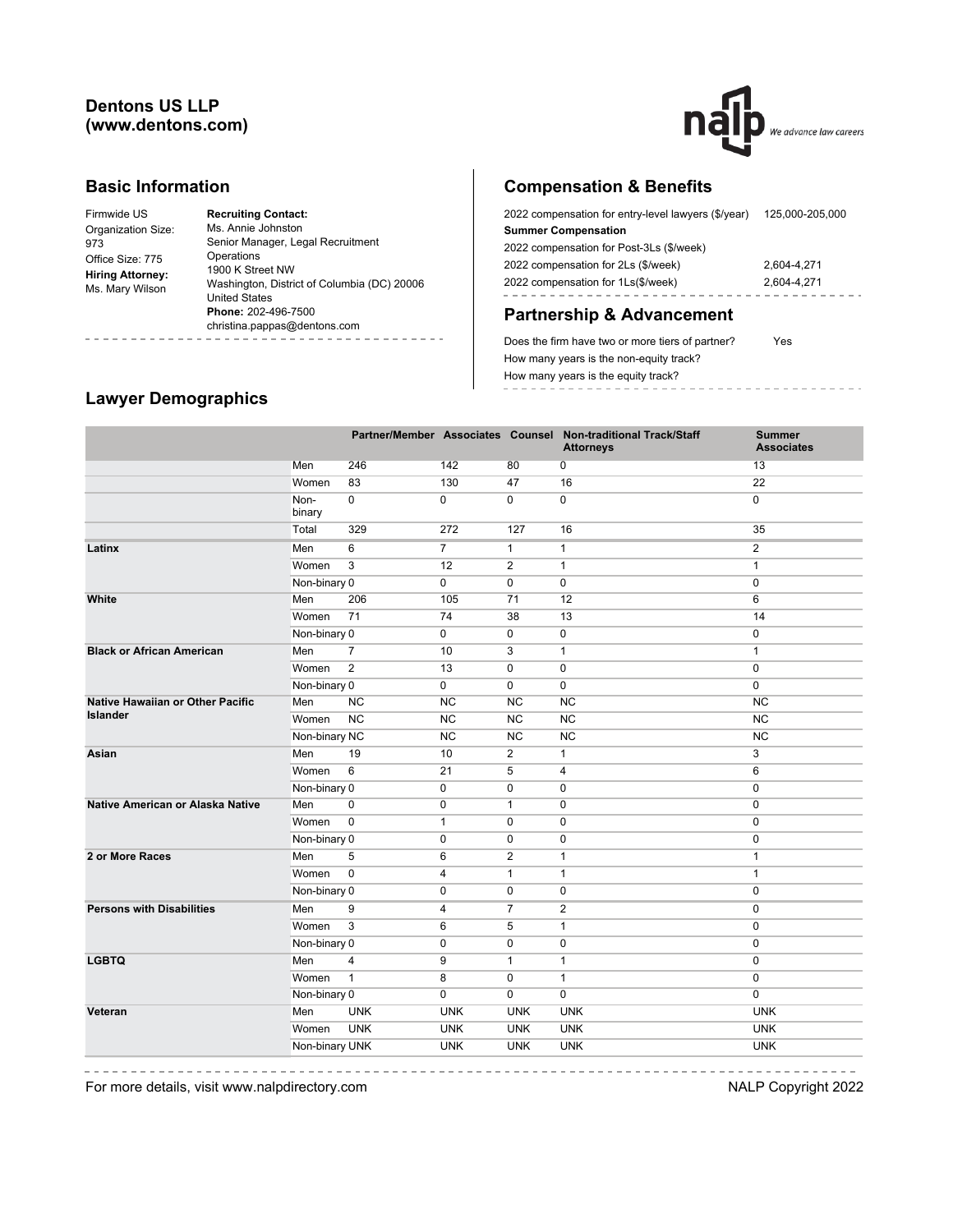

### **Pro Bono/Public Interest**

| Ben Weinberg                                                                    |           |
|---------------------------------------------------------------------------------|-----------|
| Pro Bono Partner                                                                |           |
| 312-876-3101                                                                    |           |
| benjamin.weinberg@dentons.com                                                   |           |
| Is the pro bono information indicated here firm-wide or specific to one office? | Firm-wide |
| % Firm Billable Hours last year                                                 | 3.16%     |
| Average Hours per Attorney last year                                            | 49        |
| Percent of associates participating last year                                   | 85%       |
| Percent of partners participating last year                                     | 51%       |
| Percent of other lawyers participating last year                                | 44%       |
| <b>Professional Development</b>                                                 |           |
| Evaluations                                                                     | Annual    |
|                                                                                 |           |

| Does your organization use upward reviews to evaluate and provide feedback to supervising lawyers? | No  |
|----------------------------------------------------------------------------------------------------|-----|
| Rotation for junior associates between departments/practice groups?                                | No  |
| Does your organization have a dedicated professional development staff?                            | Yes |
| Does your organization have a coaching/mentoring program                                           | Yes |
| Does your organization give billable hours credit for training time?                               | Yes |

## **HIRING & RECRUITMENT**

|                                            |          | Began Work In                  |          |                                |          |  |
|--------------------------------------------|----------|--------------------------------|----------|--------------------------------|----------|--|
| <b>LAWYERS</b>                             | 2020     | <b>Prior Summer Associates</b> | 2021     | <b>Prior Summer Associates</b> | 2022     |  |
| Entry-level                                | 7        | 6                              | 44       | 36                             | 15       |  |
| Entry-level (non-traditional track)        | $\Omega$ | 0                              | $\Omega$ | $\mathbf 0$                    | $\Omega$ |  |
| <b>Lateral Partners</b>                    | 18       | $\Omega$                       | 31       | $\mathbf 0$                    | $\Omega$ |  |
| Lateral Associates                         | 27       | $\Omega$                       | 60       | 1                              | 14       |  |
| All Other Laterals (non-traditional track) | 9        | 0                              | 4        | $\mathbf 0$                    | $\Omega$ |  |
| Post-Clerkship                             | $\Omega$ | $\Omega$                       | $\Omega$ | $\mathbf 0$                    | $\Omega$ |  |
| LL.M.s (U.S.)                              | 0        | $\Omega$                       | $\Omega$ | $\mathbf 0$                    | $\Omega$ |  |
| $LL.M.s$ (non- $U.S.$ )                    | $\Omega$ | $\Omega$                       | 0        | $\mathbf 0$                    | $\Omega$ |  |
| <b>SUMMER</b>                              |          |                                |          |                                |          |  |
| Post-3Ls                                   | $\Omega$ | $\Omega$                       | $\Omega$ | $\mathbf 0$                    | $\Omega$ |  |
| 2 <sub>ls</sub>                            | 29       | 4                              | 17       | 4                              | 30       |  |
| 1Ls                                        | 4        | 0                              | 4        | 0                              | 5        |  |

 $- - -$ 

Number of 2021 Summer 2Ls considered for associate offers 21 Number of offers made to summer 2L associates 21

General Hiring Criteria There is no typical candidate for our Summer Associate Program. We look for bright, innovative and hard-working people with diverse backgrounds and experiences. We want to see a strong record of academic success and extracurricular achievement. It's equally important that our Summer Associates can work well in a team and have the drive and willingness to take on significant responsibilities.

### **General Practice Areas**

| <b>GENERAL PRACTICE</b><br><b>AREAS</b> | <b>EMPLOYER'S</b><br><b>PRACTICE GROUP</b><br><b>NAME</b> | NO. OF<br><b>PARTNERS/MEMBERS</b> | NO. OF<br><b>COUNSEL</b> | NO. OF<br><b>ASSOCIATES</b> | NO. OF<br><b>ENTRY-LEVEL</b><br><b>PLACEMENTS</b><br><b>IN THIS</b><br><b>PRACTICE</b><br><b>AREA LAST</b><br><b>YEAR</b> | NO. OF<br><b>NON-TRADITIONAL</b><br><b>TRACK/STAFF</b><br><b>ATTORNEYS</b> |
|-----------------------------------------|-----------------------------------------------------------|-----------------------------------|--------------------------|-----------------------------|---------------------------------------------------------------------------------------------------------------------------|----------------------------------------------------------------------------|
| <b>Banking, Finance</b>                 | Capital Markets                                           | 29                                | 4                        | 33                          |                                                                                                                           |                                                                            |
| <b>General Practice</b>                 | Conflicts & New Matter<br>Intake                          | $\Omega$                          | 2                        | 0                           |                                                                                                                           | 0                                                                          |
| <b>Business, Corporate</b>              | Corporate                                                 | 32                                | 11                       | 19                          |                                                                                                                           | ◠                                                                          |